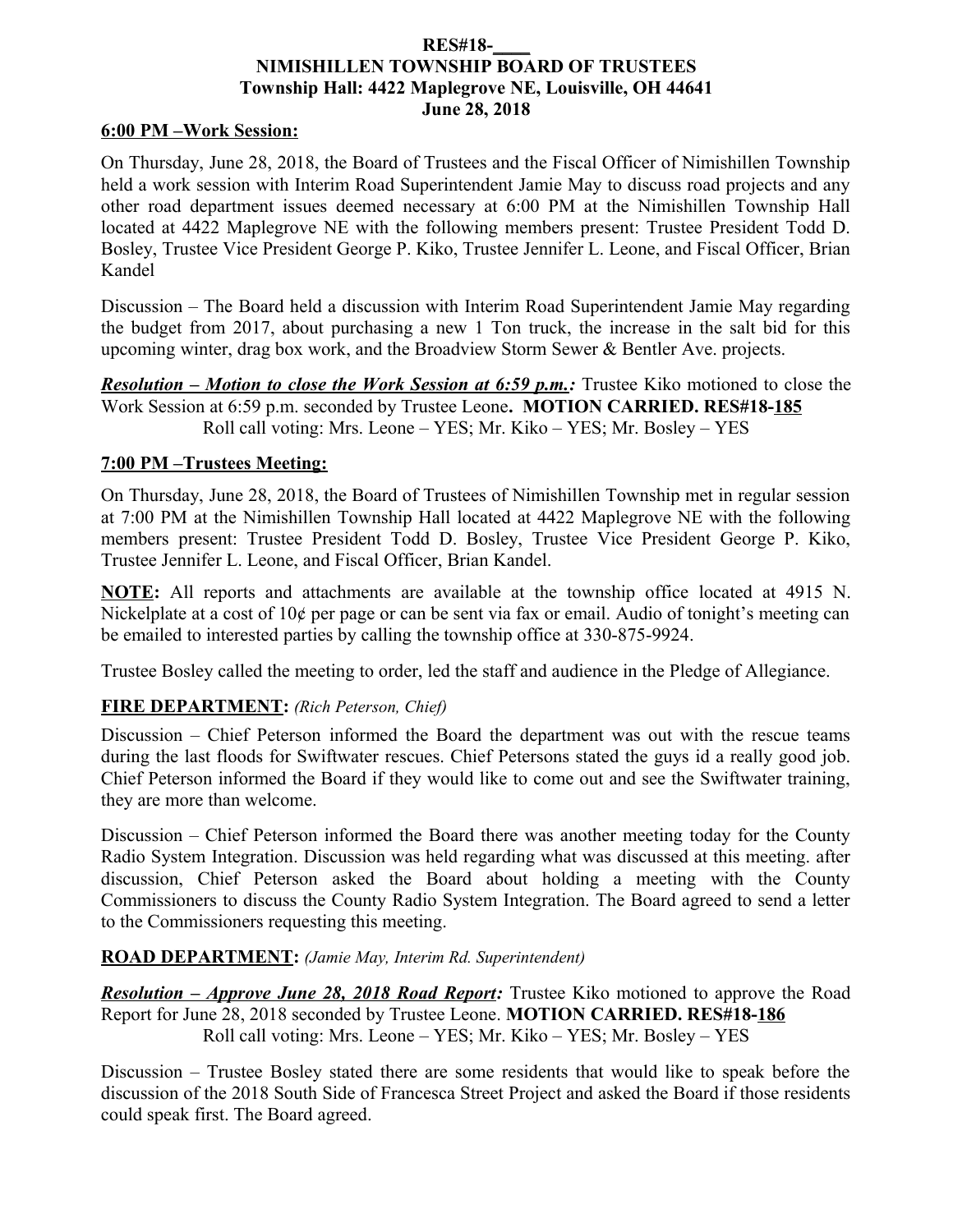## **CONCERNS OF CITIZENS:**

*Ronald Salisbury of 4561 Eastland* stepped to the podium regarding:

• South Side of Francesca St. Project

Discussion – Mr. Salisbury informed the Board his opinion on the South Side of Francesca St. project and that it needs to be completed.

Discussion – Trustee Bosley asked the Board if they just wanted to do all of Public Speaks now. The Board agreed.

*Jim Duplain of 4320 Swallen* stepped to the podium regarding:

 $\bullet$  4344 Swallen – high grass & tree complaint

Discussion – Mr. Duplain expressed his concern about the high grass and a tree at 4344 Swallen. Zoning Inspector Jeff Shipman informed Mr. Duplain that he had a letter tonight that will be okayed by the Trustees which now allows him to go ahead and take care of the property. Discussion followed.

## *Jeanne Pocza of 5806 Grenshaw Ave.* stepped to the podium regarding:

• Thank you to Trustees

Discussion – Mrs. Pocza thanked the Board for their help. Mrs. Pocza stated Buds removed the tree and a few railroad ties. Trustee Kiko stated he talked with the owner and he was really good about it. Mrs. Pocza stated she is still concerned with the remaining railroad ties in the ditch. Trustee Kiko stated the County has talked about redoing that area under Columbus Rd. Discussion followed.

**Bob Kraus of 7506 Bentler Ave.** stepped to the podium regarding:

- Township Sign on Easton missing
- Picking up dead animals
- National News on recycling

Discussion – Mr. Kraus asked Interim Road Superintendent Jamie May if he looked into the missing sign on Easton. Mr. May stated he was told by the Stark County Sheriff to take it down because of visibility and he will look into to see if they can get it back up somewhere else. Discussion followed.

*Donna Fuller of 5857 Rosedale* stepped to the podium regarding:

- South Side of Francesca
- Permit of yard pipe

Discussion – Ms. Fuller expressed her concern to the Board about the South Side of Francesca St. Project and how it needs to be completed. Ms. Fuller asked the Board if a permit is needed to install a yard pipe in a person's driveway. The Board stated yes. Ms. Fuller informed the Board about her concern that a neighbor installed a pipe without getting a permit. Trustee Leone informed Ms. Fuller that he did come in for a permit. Discussion followed.

*Dawne Friedman of 5362 Francesca* stepped to the podium regarding:

• South Side of Francesca Project

Discussion – Ms. Friedman expressed to the Board her concern about the South Side of Francesca St. project and why it needs to be completed.

# *Kyle Fausnight of 6300 Apple St.* stepped to the podium regarding:

• Concerned about flooding in his neighborhood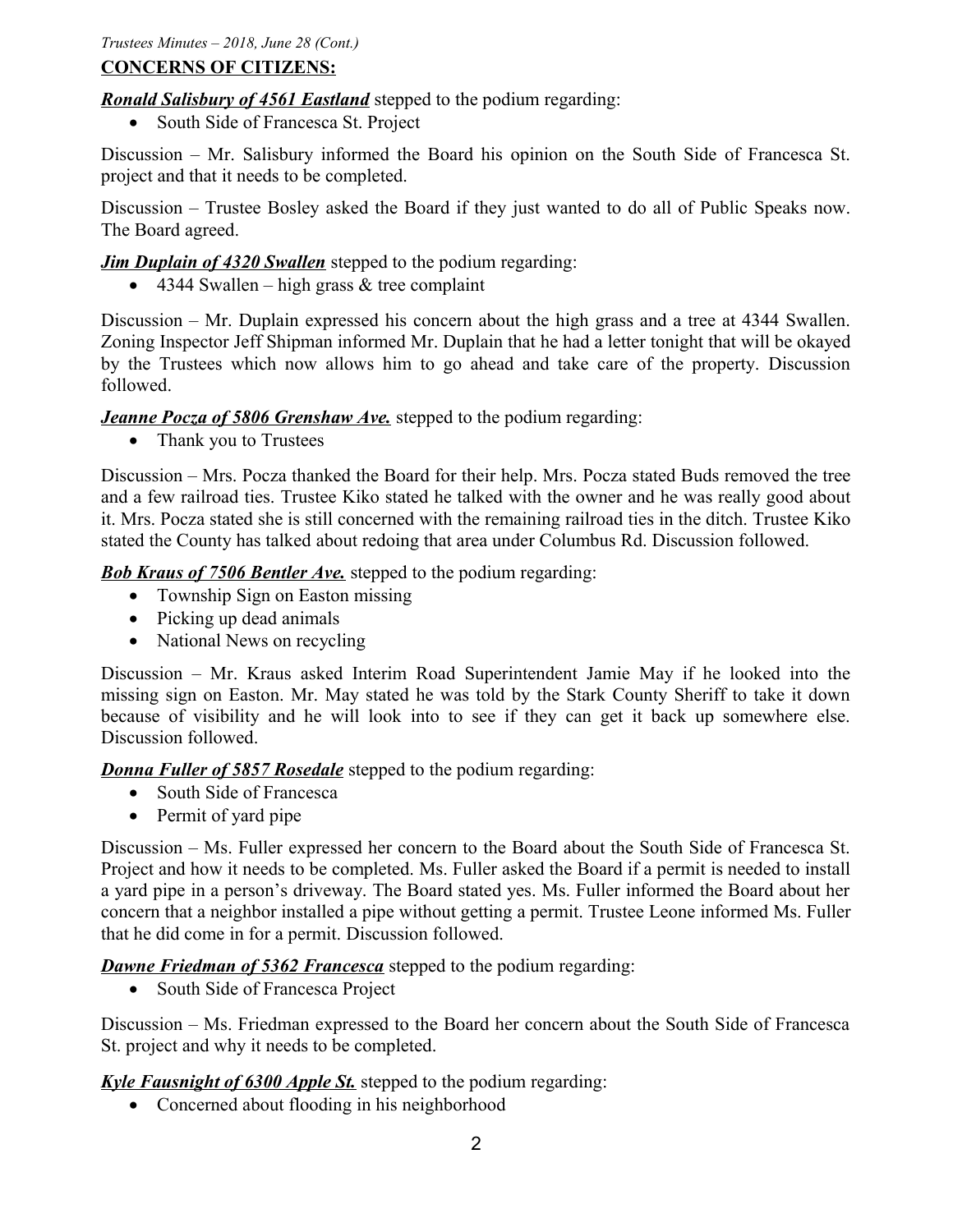### *Trustees Minutes – 2018, June 28 (Cont.)*

• No Outlet Sign missing on Plum

Discussion – Mr. Fausnight expressed his concern to the Board about other areas on the township that flooded during the last heavy rains. Discussion followed.

Discussion – Trustee Bosley stated his position is the same as it's always been and he's supportive of this project. Trustee Bosley asked the Board if they had anything to say. With no more discussion Trustee Bosley offered a motion to approve the bid for the South Side of Francesca St. Project. There was no second and the motion was not passed.

## **ZONING DEPARTMENT:** *(Jeff Shipman, Zoning Inspector)*

*Resolution – Approve June 28, 2018 Zoning Report:* Trustee Kiko motioned to approve the Zoning Report for June 28, 2018 seconded by Trustee Leone. **MOTION CARRIED. RES#18-187** Roll call voting: Mrs. Leone – YES; Mr. Kiko – YES; Mr. Bosley – YES

*Resolution – Declare 4344 Swallen Ave. Parcel #33-00422, a nuisance and abate the property for high grass & debris, place all related costs on the tax duplicate in compliance with ORC 505.87:* Trustee Kiko motioned to Declare 4344 Swallen Ave. Parcel #33-00422, a nuisance and abate the property for high grass & debris, place all related costs on the tax duplicate in compliance with ORC 505.87 seconded by Trustee Leone. **MOTION CARRIED. RES#18-188**

Roll call voting: Mrs. Leone – YES; Mr. Kiko – YES; Mr. Bosley – YES

Discussion – Zoning Inspector Jeff Shipman informed the Board he looked at the Bud's Corner culvert and turned it over to the County. Discussion followed.

## **TRUSTEES:** *(George Kiko, Jennifer Leone, Todd Bosley)*

Discussion – Trustee Leone stated she met with Interim Road Superintendent Jamie May and Gary Connor to discuss the Fairhope Ditch. Mr. Connor is proposing a multijurisdictional project for the overgrowth of the Fairhope Ditch. Trustee Leone stated Mr. Connor will get a bid and we will split the cost with the County. Trustee Leone stated Mr. Connor feels that the ditch is #2 priority right now and he's really surprised how much overgrowth there is. Discussion followed.

Discussion – Trustee Leone stated she went out to view the Broadview Storm Sewer with Interim Road Superintendent Jamie May and Gary Connor. Trustee Leone stated Mr. Connor suggested doing it a section at a time and to start at Broadview where the pipe comes out. Trustee Bosley suggested having the road crew do it instead of having someone else do the work. After much discussion, the discussion was tabled to the next meeting.

## **FISCAL OFFICER:** *(Brian Kandel)*

*Resolution – Enter into Executive Session:* Trustee Kiko motioned to Enter into executive session from this regular meeting as authorized under O.R.C. 121.22(G)(3) Pending or Imminent Litigation to discuss pending or imminent court action at 7:49 p.m. seconded by Trustee Leone. **MOTION CARRIED. RES#18-189**

Roll call voting: Mrs. Leone – YES; Mr. Kiko – YES; Mr. Bosley – YES

*Resolution – Return from Executive Session:* Trustee Bosley motioned to return from executive session at 7:56 p.m. seconded by Trustee Kiko. **MOTION CARRIED. RES#18-190** Roll call voting: Mrs. Leone – YES; Mr. Kiko – YES; Mr. Bosley – YES